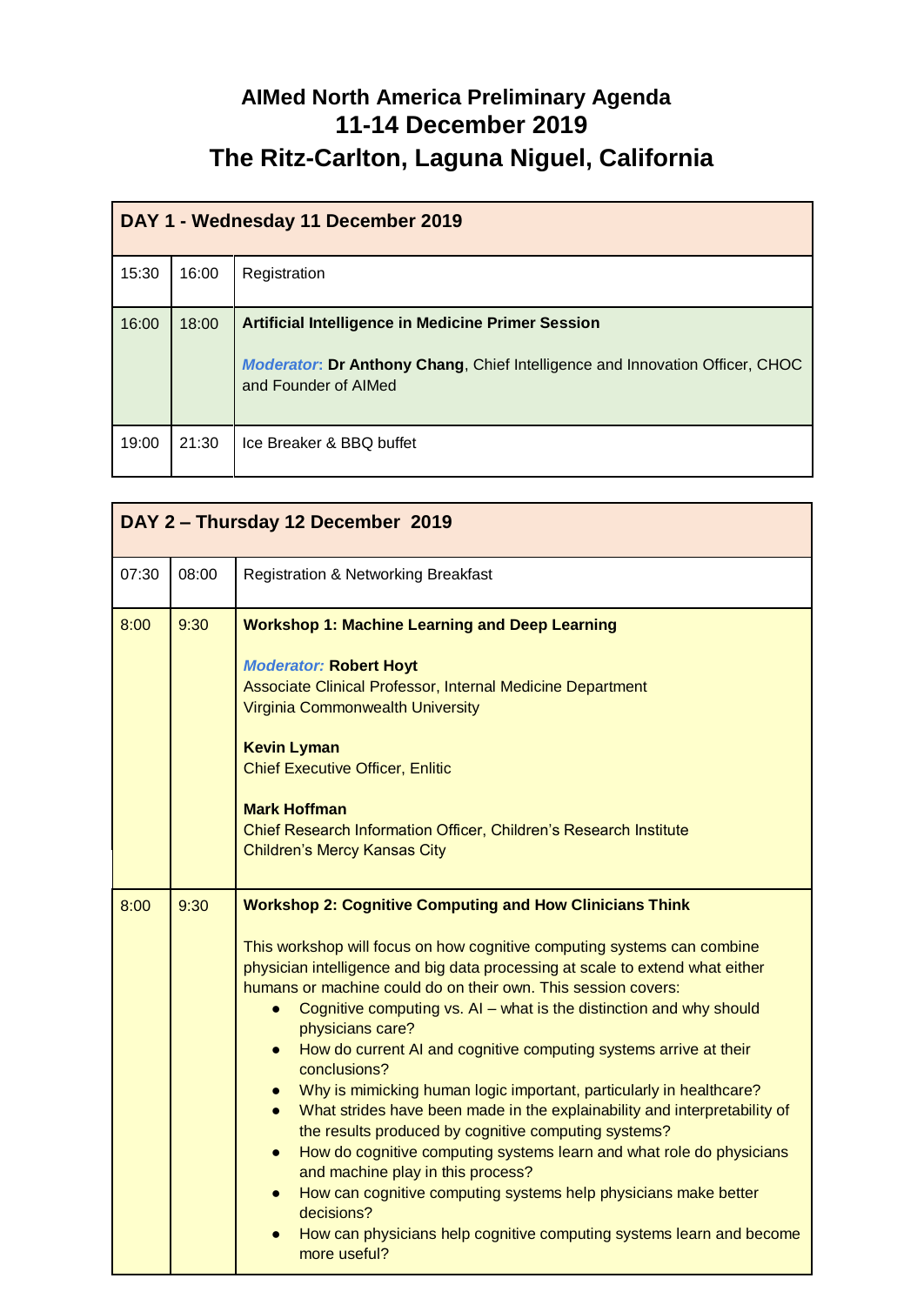| What practical applications of cognitive computing are seeing success in<br>$\bullet$<br>the industry today?<br>What people, process, and technology components make up the<br>$\bullet$<br>backbone of cognitive computing systems?<br>What are the current limitations and areas of research focus for cognitive<br>computing systems?<br><b>Moderator: Dr Sharief Taraman</b><br><b>Division Chief, Pediatric Neurology</b><br><b>Children's Hospital of Orange County</b><br><b>Dr John Lee</b><br><b>Chief Medical Information Officer</b><br><b>Edward Hospital</b><br><b>Andrew Eye</b><br>CEO, ClosedLoop.ai |
|----------------------------------------------------------------------------------------------------------------------------------------------------------------------------------------------------------------------------------------------------------------------------------------------------------------------------------------------------------------------------------------------------------------------------------------------------------------------------------------------------------------------------------------------------------------------------------------------------------------------|
| <b>Workshop 3: AI in Medical Imaging</b>                                                                                                                                                                                                                                                                                                                                                                                                                                                                                                                                                                             |
| <b>Moderator: Dr Orest Boyko</b><br><b>Associate Professor of Radiology</b><br>University of Southern California                                                                                                                                                                                                                                                                                                                                                                                                                                                                                                     |
| <b>Marwan Sati</b><br><b>IBM Master Inventor, Development Executive</b><br>Watson Health Imaging, IBM                                                                                                                                                                                                                                                                                                                                                                                                                                                                                                                |
| <b>Alexander Abed</b><br><b>Artificial Intelligence Platform Expert</b><br>Watson Health Imaging, IBM                                                                                                                                                                                                                                                                                                                                                                                                                                                                                                                |
| <b>Ari Goldberg</b><br><b>Associate Professor Radiology and Cardiology</b><br>Division Chief, Body Imaging                                                                                                                                                                                                                                                                                                                                                                                                                                                                                                           |
| Medical Director MRI at Loyola University Health System                                                                                                                                                                                                                                                                                                                                                                                                                                                                                                                                                              |
| <b>Sonia Gupta</b><br><b>Director of Ultrasound</b>                                                                                                                                                                                                                                                                                                                                                                                                                                                                                                                                                                  |
| Department of Radiology, Beth Israel Deaconess Medical Center                                                                                                                                                                                                                                                                                                                                                                                                                                                                                                                                                        |
| <b>Workshop 4: The CIO/CxO Workshop</b><br>** This workshop is open only to C-level healthcare providers **                                                                                                                                                                                                                                                                                                                                                                                                                                                                                                          |
| This workshop will focus on a myriad of issues of particular relevance to<br>healthcare executives, especially CIOs and CMIOs. Covering an array of themes<br>like:                                                                                                                                                                                                                                                                                                                                                                                                                                                  |
| The ongoing data conundrum (data integrity, inaccuracy, deficiency and<br>$\bullet$<br>privacy) and how it remains an impediment to AI being fully deployed.<br>The data to intelligence continuum and how data and other infrastructure<br>$\bullet$<br>are essential to the deployment of AI.                                                                                                                                                                                                                                                                                                                      |
| The definition of AI and the various classifications of AI (weak vs strong,<br>$\bullet$<br>assisted/augmented/autonomous).<br>The various methodologies of AI (machine and deep learning, natural<br>$\bullet$<br>language processing, robotic process automation, and cognitive                                                                                                                                                                                                                                                                                                                                    |
| computing).                                                                                                                                                                                                                                                                                                                                                                                                                                                                                                                                                                                                          |
| The clinical applications of AI and the areas of healthcare that have<br>$\bullet$                                                                                                                                                                                                                                                                                                                                                                                                                                                                                                                                   |
|                                                                                                                                                                                                                                                                                                                                                                                                                                                                                                                                                                                                                      |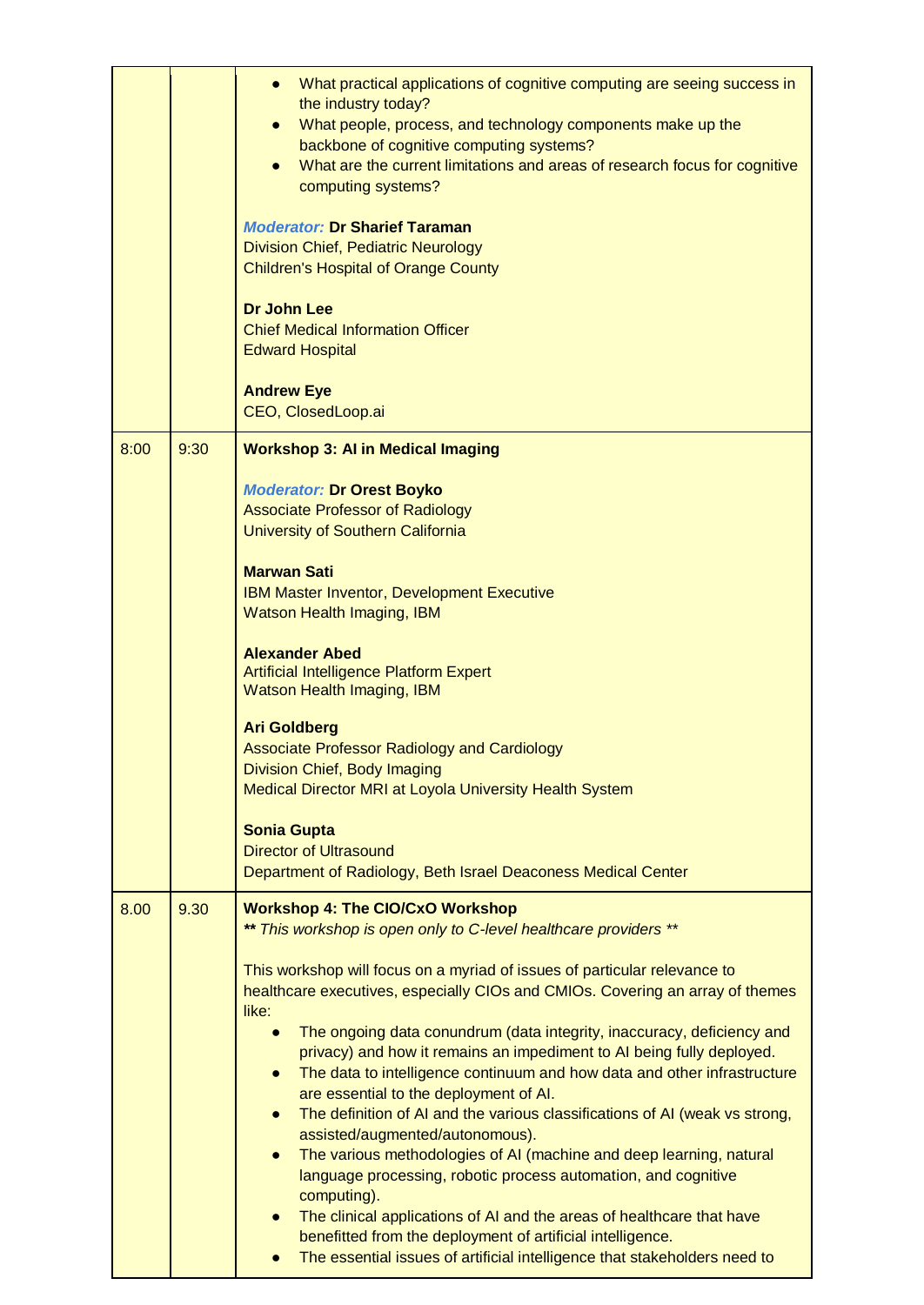|       |       | appreciate (bias, ethics, regulation, etc).<br>The business and economic aspects of artificial intelligence deployment<br>$\bullet$<br>in the clinical and health care arena.<br>The future of AI in medicine and health care and how it will impact<br>$\bullet$<br>various emerging technologies (5G, edge computing, embedded AI, etc).<br>Co-Moderator: Dr Anthony Chang, Chief Intelligence and Innovation Officer,<br><b>CHOC and Founder of AIMed</b><br>Co-Moderator: Scott Joslyn, Senior Vice President & CIO, MemorialCare<br><b>John Henderson</b><br><b>Vice President &amp; CIO</b><br><b>Children's Hospital of Orange County</b>                                                                  |
|-------|-------|-------------------------------------------------------------------------------------------------------------------------------------------------------------------------------------------------------------------------------------------------------------------------------------------------------------------------------------------------------------------------------------------------------------------------------------------------------------------------------------------------------------------------------------------------------------------------------------------------------------------------------------------------------------------------------------------------------------------|
| 09:30 | 10:00 | <b>Networking Break</b>                                                                                                                                                                                                                                                                                                                                                                                                                                                                                                                                                                                                                                                                                           |
| 10.00 | 10.30 | <b>Opening Session</b><br>Joined by: Christine Schweer                                                                                                                                                                                                                                                                                                                                                                                                                                                                                                                                                                                                                                                            |
| 10:30 | 11.30 | <b>Session 1: Transforming Healthcare with AI</b>                                                                                                                                                                                                                                                                                                                                                                                                                                                                                                                                                                                                                                                                 |
|       |       | <b>Moderator: Dr Anthony Chang, Chief Intelligence and Innovation Officer, CHOC</b><br>and Founder of AIMed                                                                                                                                                                                                                                                                                                                                                                                                                                                                                                                                                                                                       |
|       |       | Al in Medicine: The Evolution of the Science and Its Practice<br><b>Edward H. Shortliffe, MD, PhD</b>                                                                                                                                                                                                                                                                                                                                                                                                                                                                                                                                                                                                             |
|       |       | Some 50 years have passed in the evolution of Artificial Intelligence in Medicine<br>(AIMed), a vibrant research and development field that has made great progress,<br>tracking the corresponding evolution of computer science, hardware technology,<br>communications, and biomedicine. Emerging from medical schools and computer<br>science departments in its early years, the AIMed field is now more visible and<br>influential than ever before, paralleling the enthusiasm and accomplishments of<br>artificial intelligence (AI) more generally. This talk will briefly summarize some of<br>that AIMed history, providing context for the status of the field as we enter our<br>second half-century. |
|       |       | <b>Transforming Cardiac Care with AI</b><br>Eigil Samset, Chief Technology Scientist, GE Healthcare<br>How A.I. is transforming cardiology by adding value for all stakeholders in cardiac<br>care: providers, payers and patients. This presentation explores:<br>Automation in imaging with smart devices<br>Automation in reporting with reproducible measurement<br>Predicting outcome by patient-centric big data analysis<br>$\bullet$                                                                                                                                                                                                                                                                      |
|       |       | <b>Al Innovation in Healthcare</b><br>Dr Ali Connell, Senior Research Scientist, Google Health<br>Google Health are committed to working with those on the frontline of healthcare<br>to benefit patients and caregivers alike. In the future, we think AI tools will be able<br>to learn how to identify patients at risk in real time. Secure mobile apps could<br>then escalate urgent issues to the right specialist, so they can decide what to do.<br>After a brief introduction to the work of Google Health, Dr Connell will discuss the<br>opportunities and challenges relating to the use of AI in healthcare.                                                                                         |
| 11.30 | 12.00 | <b>Session 2: Clinicians and AI in Medicine I</b>                                                                                                                                                                                                                                                                                                                                                                                                                                                                                                                                                                                                                                                                 |
|       |       | <b>Topic TBC</b><br>Dr Jesse Ehrenfeld, Chair of the American Medical Association Board of Trustees                                                                                                                                                                                                                                                                                                                                                                                                                                                                                                                                                                                                               |
|       |       | <b>Educating the Clinician on Al</b>                                                                                                                                                                                                                                                                                                                                                                                                                                                                                                                                                                                                                                                                              |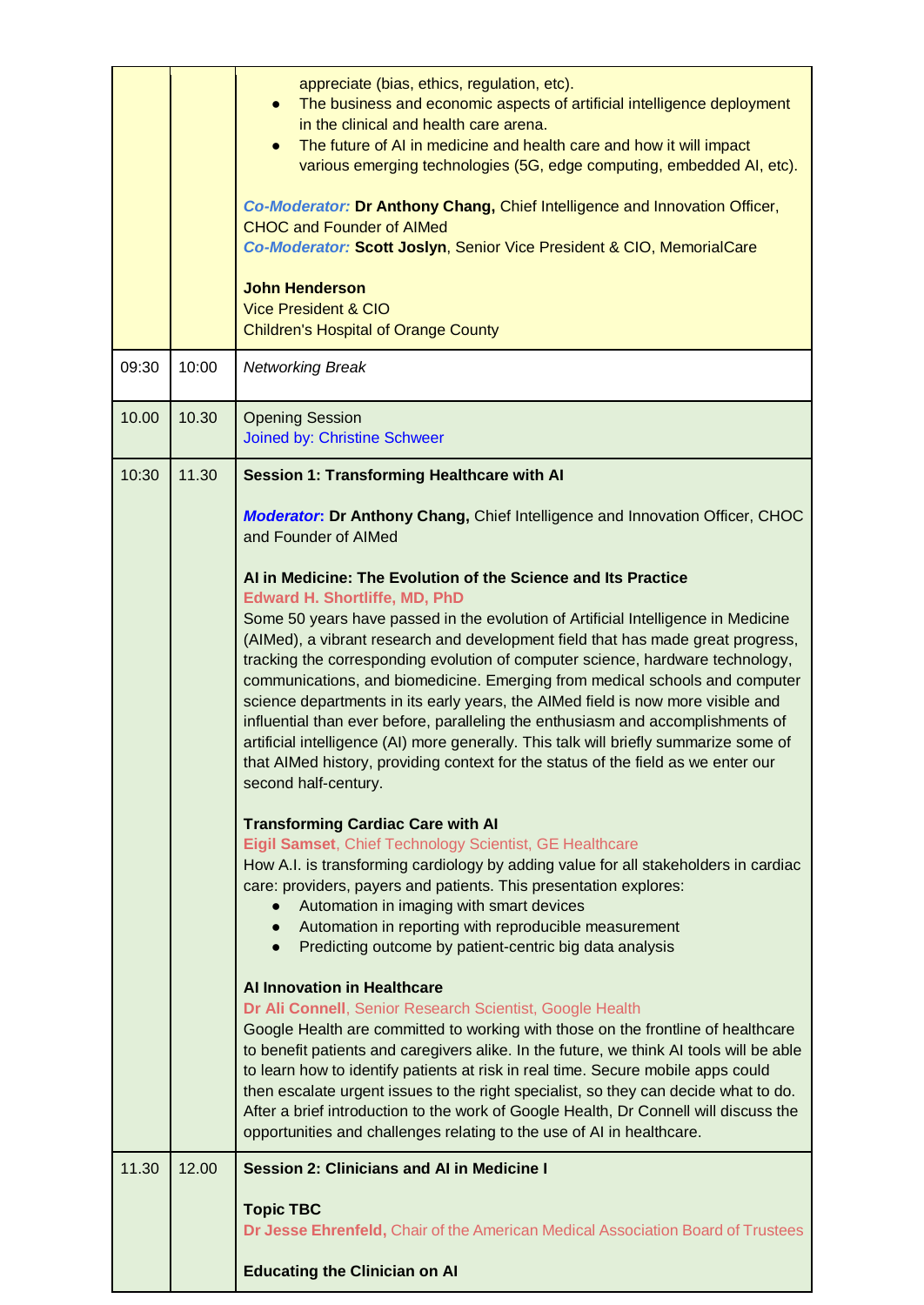|       |       | Dennis Wall, Associate Professor of Pediatrics (Systems Medicine), of Biomedical<br>Data Science and, by courtesy, of Psychiatry and Behavioral Sciences<br>Dennis will explain opportunities to bring AI to training and practicing physicians.<br>He will provide a few recent examples for AI in the clinic and how clinicians can<br>and should engage with AI for higher efficiency. He will also discuss ways to<br>inspire clinicians to think like data scientists and to find gaps in standard practice<br>that can be filled with AI.                                                                                                                                                                                                                                                                                                                                                                                                                                                                                                                                                                                                                                                                                                                                                                                                                                                                                                                                                                                                                                                                                                                                                                                                                                                                                                                                                                                                                                                                                                                                                                                                                                                                                                                                                                                                                                                                                                                                                                                                                                                                                                                                                                                                                                          |
|-------|-------|------------------------------------------------------------------------------------------------------------------------------------------------------------------------------------------------------------------------------------------------------------------------------------------------------------------------------------------------------------------------------------------------------------------------------------------------------------------------------------------------------------------------------------------------------------------------------------------------------------------------------------------------------------------------------------------------------------------------------------------------------------------------------------------------------------------------------------------------------------------------------------------------------------------------------------------------------------------------------------------------------------------------------------------------------------------------------------------------------------------------------------------------------------------------------------------------------------------------------------------------------------------------------------------------------------------------------------------------------------------------------------------------------------------------------------------------------------------------------------------------------------------------------------------------------------------------------------------------------------------------------------------------------------------------------------------------------------------------------------------------------------------------------------------------------------------------------------------------------------------------------------------------------------------------------------------------------------------------------------------------------------------------------------------------------------------------------------------------------------------------------------------------------------------------------------------------------------------------------------------------------------------------------------------------------------------------------------------------------------------------------------------------------------------------------------------------------------------------------------------------------------------------------------------------------------------------------------------------------------------------------------------------------------------------------------------------------------------------------------------------------------------------------------------|
| 12.00 | 13:00 | Networking Lunch                                                                                                                                                                                                                                                                                                                                                                                                                                                                                                                                                                                                                                                                                                                                                                                                                                                                                                                                                                                                                                                                                                                                                                                                                                                                                                                                                                                                                                                                                                                                                                                                                                                                                                                                                                                                                                                                                                                                                                                                                                                                                                                                                                                                                                                                                                                                                                                                                                                                                                                                                                                                                                                                                                                                                                         |
| 12:15 | 13:00 | Invitation only roundtable with GE Healthcare                                                                                                                                                                                                                                                                                                                                                                                                                                                                                                                                                                                                                                                                                                                                                                                                                                                                                                                                                                                                                                                                                                                                                                                                                                                                                                                                                                                                                                                                                                                                                                                                                                                                                                                                                                                                                                                                                                                                                                                                                                                                                                                                                                                                                                                                                                                                                                                                                                                                                                                                                                                                                                                                                                                                            |
| 13:00 | 14:00 | <b>Session 3: Subspecialty Highlights I</b><br><b>The Cardiac Atlas Project</b><br>Sanjeet Hegde, Co-Director of Research, Heart Institute, Program Director of 3D<br>Innovations Lab, Rady Children's Hospital San Diego & Associate Clinical<br>Professor of Pediatrics, University of California San Diego<br>Cardiac malformations are the most common type of birth defect, occurring in<br>approximately 1% of all births with many undergoing surgical correction and<br>interventions after birth, which has led to improved survival into adulthood.<br>Revisions in management strategies for congenital heart defect (CHD) patients<br>evolve slowly, as it takes years for the physiological sequelae of interventions to<br>become manifest. This slow evolution in CHD management could be accelerated<br>by in-silico analyses of ventricular shape, fluid dynamics and wall mechanics.<br>Medical imaging is routinely used to observe cardiac structure and function, but<br>the quantitative assessment of changes in shape and function is problematic in<br>CHD, largely because there is no detailed map of normal and abnormal hearts for<br>comparison. This can delay the development of improved clinical strategies. The<br>development of a CHD database as part of the Cardiac Atlas Project is the first<br>step in making those more rapid and predictive assessments possible on an<br>international scale. Eventually patient-specific models may routinely inform<br>patient care as it will enable clinicians to quantify detailed ventricular shape and<br>function in individual patients and compare them statistically against a database<br>of patient examinations. This presentation discusses: Population based cardiac<br>modelling, model-based cardiac MRI analysis, computer-aided cardiovascular<br>diagnosis, personalized cardiac biomechanics.<br>AI/ML can help you smile<br>Eric Pulver, Adjunct Instructor University of Indiana Dental School & Maxillofacial<br><b>Surgeon at Pulver Oral Surgery</b><br>The impact of oral health on systemic health is significant. Al is being utilized in<br>dentistry to aid in radiographic identification and interpretation. This may be the<br>first step towards radiographic diagnostic standardization, reduced costs,<br>enhanced patient outcomes and closing of oral systemic health gaps. This<br>session explores AI in dentistry, covering sensitivity, specificity, accuracy and<br>precision, and examines where we are today and what's next?<br><b>Topic TBC</b><br><b>Pure Storage</b><br>The future of teleradiology<br>Samir Shah, VP of Clinical Operations, Radiology Partners<br>Samir will describe the future of teleradiology with the assistance of AI and give a |
|       |       | brief historical context.                                                                                                                                                                                                                                                                                                                                                                                                                                                                                                                                                                                                                                                                                                                                                                                                                                                                                                                                                                                                                                                                                                                                                                                                                                                                                                                                                                                                                                                                                                                                                                                                                                                                                                                                                                                                                                                                                                                                                                                                                                                                                                                                                                                                                                                                                                                                                                                                                                                                                                                                                                                                                                                                                                                                                                |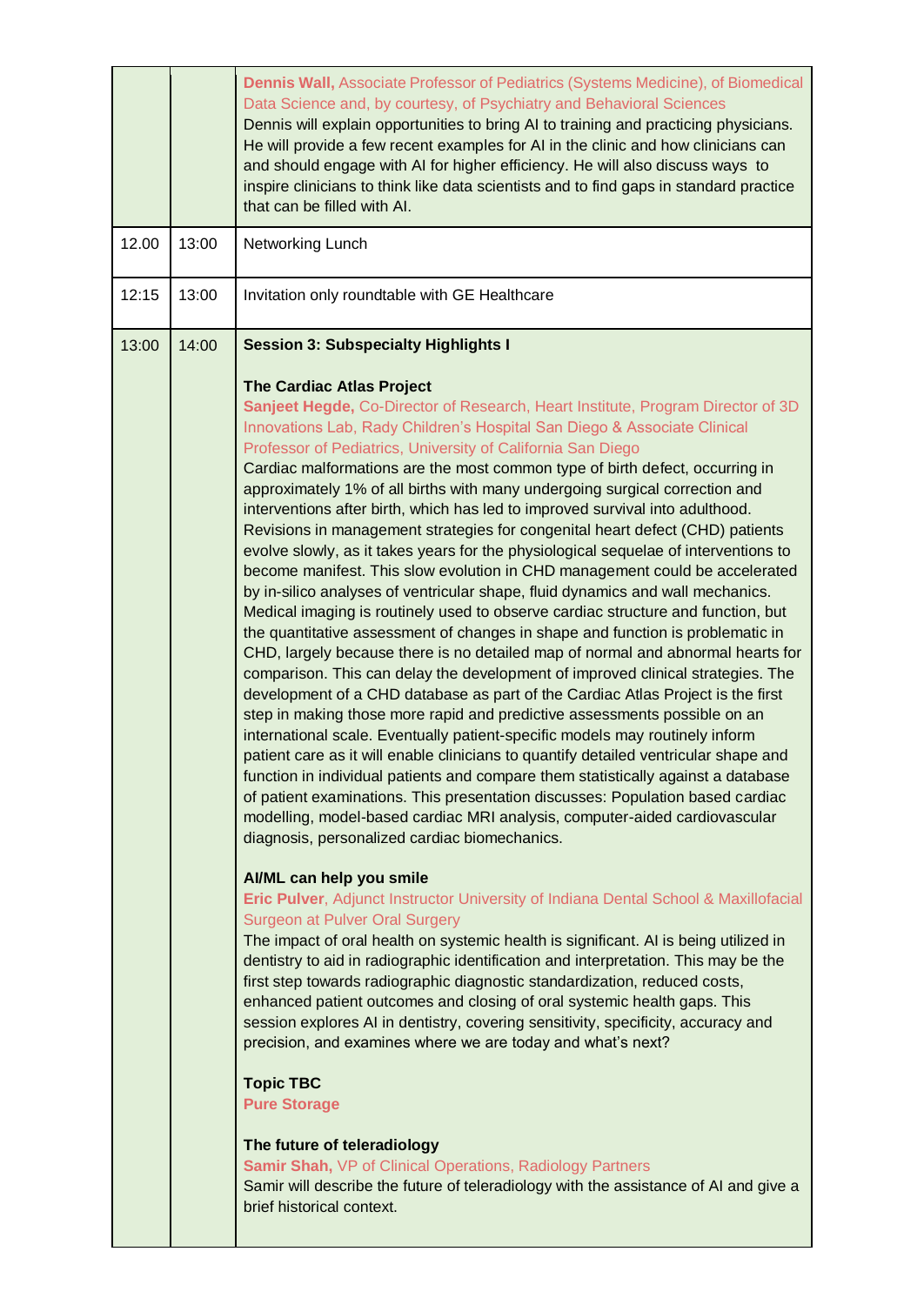| 14:00 | 15:00 | <b>Session 4: Health Imaging</b>                                                                                                                                                                                                                                                                                                                                                                                                                                                                                                                                                                                           |
|-------|-------|----------------------------------------------------------------------------------------------------------------------------------------------------------------------------------------------------------------------------------------------------------------------------------------------------------------------------------------------------------------------------------------------------------------------------------------------------------------------------------------------------------------------------------------------------------------------------------------------------------------------------|
|       |       | <b>Moderator: Dr Orest Boyko, Associate Professor of Radiology, University of</b><br>Southern California                                                                                                                                                                                                                                                                                                                                                                                                                                                                                                                   |
|       |       | <b>Topic TBC</b>                                                                                                                                                                                                                                                                                                                                                                                                                                                                                                                                                                                                           |
|       |       | Tanveer Syed-Mahmood, IBM Fellow and Chief Scientist                                                                                                                                                                                                                                                                                                                                                                                                                                                                                                                                                                       |
|       |       | <b>Topic TBC</b><br><b>Charles Stanley</b>                                                                                                                                                                                                                                                                                                                                                                                                                                                                                                                                                                                 |
|       |       | <b>Topic TBC</b>                                                                                                                                                                                                                                                                                                                                                                                                                                                                                                                                                                                                           |
|       |       | Francois Nicolas, Chief Digital Officer, Guerbet                                                                                                                                                                                                                                                                                                                                                                                                                                                                                                                                                                           |
|       |       | Al in Medical Imaging: The Final Frontier?                                                                                                                                                                                                                                                                                                                                                                                                                                                                                                                                                                                 |
|       |       | Marwan Sati, IBM Master Inventor, Development Executive, Watson Health<br>Imaging, IBM                                                                                                                                                                                                                                                                                                                                                                                                                                                                                                                                     |
|       |       | The challenge of AI in Medical Imaging is truly to go where few have gone before.<br>Just how challenging is AI for Medical Imaging? Consider that the most advanced<br>human sensory organ is our eyes. To be useful AI needs to add value to clinical<br>specialists who have gone through on average ~15 years of post-secondary<br>education. This talk speaks about how we are overcoming these momentous<br>challenges into this Final Frontier.                                                                                                                                                                     |
| 15:00 | 15:30 | Networking break                                                                                                                                                                                                                                                                                                                                                                                                                                                                                                                                                                                                           |
| 15:30 | 16:30 | <b>Abstract Competition (Breakout Rooms, 6 Categories)</b><br><b>Faculty panel:</b><br>Robert Hoyt, Associate Clinical Professor, Internal Medicine<br>$\bullet$<br>Department, Virginia Commonwealth University<br>Todd Ponsky, Professor of Surgery, Director of Clinical Growth and<br>$\bullet$<br>Transformation at Cincinnati Children's Hospital<br>Dr Orest Boyko, Associate Professor of Radiology, University of<br>Southern California<br>Sonia Gupta, Director of Ultrasound, Department of Radiology, Beth<br>Israel Deaconess Medical Center and Instructor of Radiology at Harvard<br><b>Medical School</b> |
| 16.30 | 17.00 | <b>Sunset Break</b>                                                                                                                                                                                                                                                                                                                                                                                                                                                                                                                                                                                                        |
| 17:00 | 18.00 | <b>OPEN FORUM</b><br>All speakers from workshops and plenary join on stage to engage with the<br>audience in an open debate - led by Dr Chang<br>(Winners from the Abstract Competition)                                                                                                                                                                                                                                                                                                                                                                                                                                   |
| 19:00 | 22:00 | AIMed Social - BBQ, music, networking                                                                                                                                                                                                                                                                                                                                                                                                                                                                                                                                                                                      |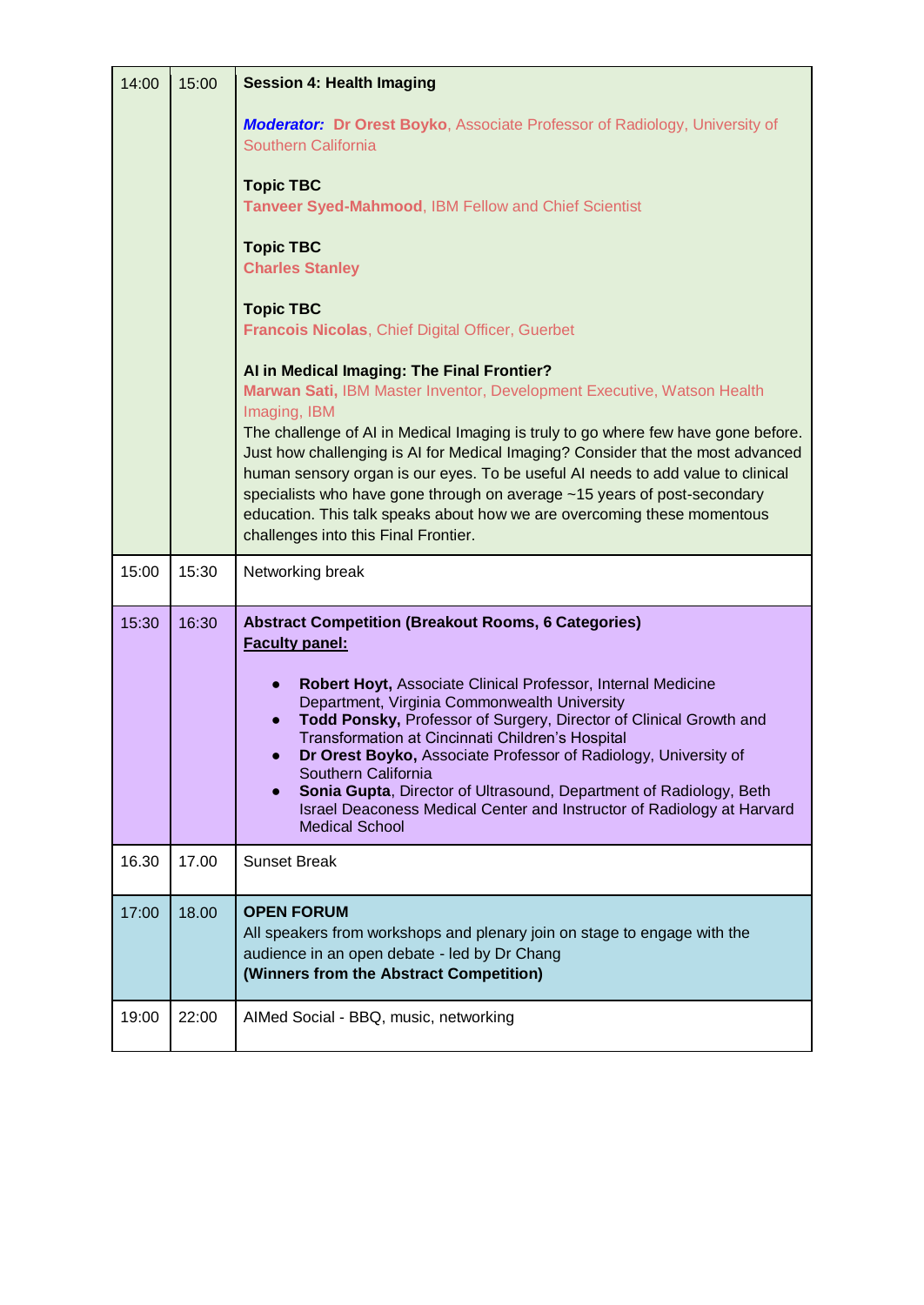| DAY 3 - Friday, 13 December 2019 |       |                                                                                                                                                                                                                                                                                                                                                                                                                                                                                                                                                                                                                         |
|----------------------------------|-------|-------------------------------------------------------------------------------------------------------------------------------------------------------------------------------------------------------------------------------------------------------------------------------------------------------------------------------------------------------------------------------------------------------------------------------------------------------------------------------------------------------------------------------------------------------------------------------------------------------------------------|
| 07:30                            | 08:00 | <b>Registration &amp; Networking Breakfast</b>                                                                                                                                                                                                                                                                                                                                                                                                                                                                                                                                                                          |
| 8:00                             | 9:30  | <b>Workshop 5: Natural Language Processing in Healthcare</b>                                                                                                                                                                                                                                                                                                                                                                                                                                                                                                                                                            |
|                                  |       | Join this workshop to learn about natural language processing (NLP) and natural<br>language understanding (NLU). Review practical applications of NLP/NLU in<br>healthcare and learn about getting started with building NLP/NLU applications.<br><b>Moderator: Piyush Mathur</b>                                                                                                                                                                                                                                                                                                                                       |
|                                  |       | Staff Anesthesiologist/Intensivist, Quality Improvement Officer<br><b>Cleveland Clinic</b>                                                                                                                                                                                                                                                                                                                                                                                                                                                                                                                              |
|                                  |       | <b>Louis Ehwerhemuepha</b><br><b>Data Scientist</b><br><b>Children's Hospital Orange County</b>                                                                                                                                                                                                                                                                                                                                                                                                                                                                                                                         |
|                                  |       | <b>Jai Nahar</b><br>Attending, Division of Cardiology, Children's National Heart Institute, Children's<br>National Hospital; Clinical Associate Professor of Pediatrics, George Washington<br>University School of Medicine, Washington DC                                                                                                                                                                                                                                                                                                                                                                              |
| 8:00                             | 9:30  | <b>Workshop 6: Deploying Machine Learning in Healthcare Environments</b>                                                                                                                                                                                                                                                                                                                                                                                                                                                                                                                                                |
|                                  |       | <b>Colleen Cunningham Greene</b><br><b>General Manager of Healthcare</b><br><b>DataRobot</b>                                                                                                                                                                                                                                                                                                                                                                                                                                                                                                                            |
| 8.00                             | 9.30  | <b>Workshop 7: Al Deployment in Healthcare</b>                                                                                                                                                                                                                                                                                                                                                                                                                                                                                                                                                                          |
|                                  |       | <b>iWinStack</b>                                                                                                                                                                                                                                                                                                                                                                                                                                                                                                                                                                                                        |
| 8:00                             | 9:30  | <b>Workshop 8: Blockchain and Cybersecurity in Healthcare</b>                                                                                                                                                                                                                                                                                                                                                                                                                                                                                                                                                           |
|                                  |       | <b>Moderator: Sri Bharadwaj</b><br>Sr. Director Information Services and CISO<br><b>UC Irvine</b>                                                                                                                                                                                                                                                                                                                                                                                                                                                                                                                       |
|                                  |       | The first 30mins of this workshop will be dedicated to blockchain.                                                                                                                                                                                                                                                                                                                                                                                                                                                                                                                                                      |
|                                  |       | <b>Empowering the field of genomic medicine via blockchain</b><br>Ingrid Vasiliu-Feltes, Chief Quality and Innovation Officer, MEDNAX<br>Blockchain technology can be one of the solutions that allows for population<br>health and precision medicine solutions to be implemented at a larger scale, as it                                                                                                                                                                                                                                                                                                             |
|                                  |       | addresses some of the major barriers within the healthcare system such as<br>privacy, access, data ownership, decentralization and more. Ingrid will deep dive<br>into the field of genomic medicine, which has witnessed exponential<br>technological advances over the past decade and is now a catalyst for innovative<br>solutions that can change the paradigm in healthcare from "sick care" to<br>"preventative care". Genomics serves as the foundation for developing large<br>scale precision medicine programs, fuels scientific research and acts as a driver<br>for optimizing population health globally. |
|                                  |       | The second half of this workshop will be dedicated to Cyber Security. Led<br>by InfoSec practitioners, this workshop covers key themes and asks:<br>How can the security industry respond to innovations and AI?<br>What can be done to address the cyber security skills shortage?                                                                                                                                                                                                                                                                                                                                     |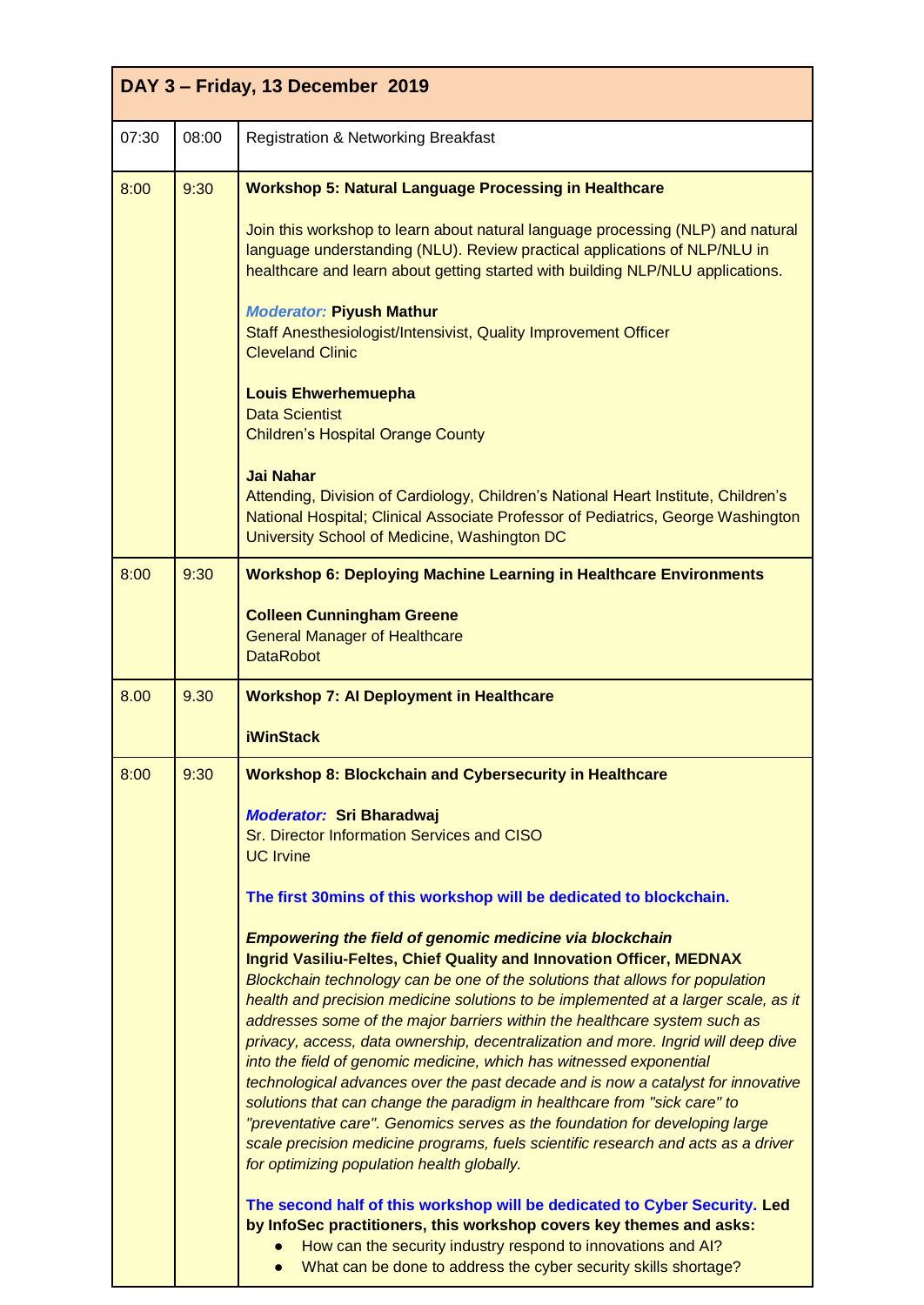|       |       | How can security be an enabler in cloud-first organizations?<br>With the advent of disruptive technologies like IoT, how can clinicians<br>and healthcare executives better secure their organizations?<br><b>Anthony Lakin</b><br><b>CISO at Children's Hospital Orange County</b>                                                                                                                                                                                                                                                                                                                                                                                                                                                                                                                                                                                                             |
|-------|-------|-------------------------------------------------------------------------------------------------------------------------------------------------------------------------------------------------------------------------------------------------------------------------------------------------------------------------------------------------------------------------------------------------------------------------------------------------------------------------------------------------------------------------------------------------------------------------------------------------------------------------------------------------------------------------------------------------------------------------------------------------------------------------------------------------------------------------------------------------------------------------------------------------|
| 8.00  | 9.30  | <b>Workshop 8: Artificial Intelligence in Drug Discovery</b><br>Dr Spyro Mousses, Executive Scientific Adviser, CHOC Children's Hospital of<br>Orange County and CEO and Founder, Systems Oncology (invited)                                                                                                                                                                                                                                                                                                                                                                                                                                                                                                                                                                                                                                                                                    |
| 09:30 | 10:00 | <b>Networking Break</b>                                                                                                                                                                                                                                                                                                                                                                                                                                                                                                                                                                                                                                                                                                                                                                                                                                                                         |
| 10.00 | 10.30 | <b>Opening Session</b><br><b>Morning Keynote</b><br>Sean Lane, Chief Executive Officer, Olive Al                                                                                                                                                                                                                                                                                                                                                                                                                                                                                                                                                                                                                                                                                                                                                                                                |
| 10:30 | 11.30 | <b>Session 5: Overcoming issues in AI deployment</b>                                                                                                                                                                                                                                                                                                                                                                                                                                                                                                                                                                                                                                                                                                                                                                                                                                            |
|       |       | The Role of Cognitive Science in Developing Safe and Acceptable Clinical                                                                                                                                                                                                                                                                                                                                                                                                                                                                                                                                                                                                                                                                                                                                                                                                                        |
|       |       | <b>Technologies</b><br>Vimla L. Patel, Senior Research Scientist and Director of Center for Cognitive<br>Studies in Medicine and Public Health at the New York Academy of Medicine<br>Exploring decision support systems, although often appearing intelligent, seldom<br>align with the mental processes underlying clinical decisions. Intelligent systems<br>should accommodate to the constraints of a clinician's task and the human<br>cognitive system, augmenting human intelligence while emphasizing the<br>important role of the human mind. Clinician-system interactions in complex<br>environments, such as critical care, will generate errors while also creating<br>opportunities for error detection and correction in the context of social-cultural<br>factors. The science of cognition is key for understanding patient safety when<br>clinicians interact with AI tools. |
|       |       | Data Scientists are from Mars, Clinicians are from Venus<br>David Ledbetter, Senior Data Scientist, Children's Hospital Los Angeles<br>Clinicians and data scientists come from very different backgrounds and speak<br>different languages. Bridging that gap is a critical component to being able to<br>successfully execute projects in healthcare. This talk will discuss some of the<br>successful strategies for improving communication to foster collaboration<br>between interdisciplinary teams. Topics will include embedding data scientists in<br>a clinical environment, embedding clinicians in data analysis, and providing<br>clinical education to aspiring data scientists.                                                                                                                                                                                                 |
|       |       | Key Questions for State Regulators Regarding Al Deployment<br>Eric Fish, Chief Legal Officer, Federation of State Medical Boards<br>This presentation will address the impact of artificial intelligence on patient safety<br>and quality of care and help identify the proper role of state medical boards. It will<br>also:                                                                                                                                                                                                                                                                                                                                                                                                                                                                                                                                                                   |
|       |       | Explore the regulatory framework around AI and the role of state medical<br>$\bullet$<br>boards to assist in the evolution and deployment of AI, without sacrificing<br>patient safety and public protection<br>Address current and near-future AI and machine learning approaches to<br>health care delivery that may become regulated by state medical boards                                                                                                                                                                                                                                                                                                                                                                                                                                                                                                                                 |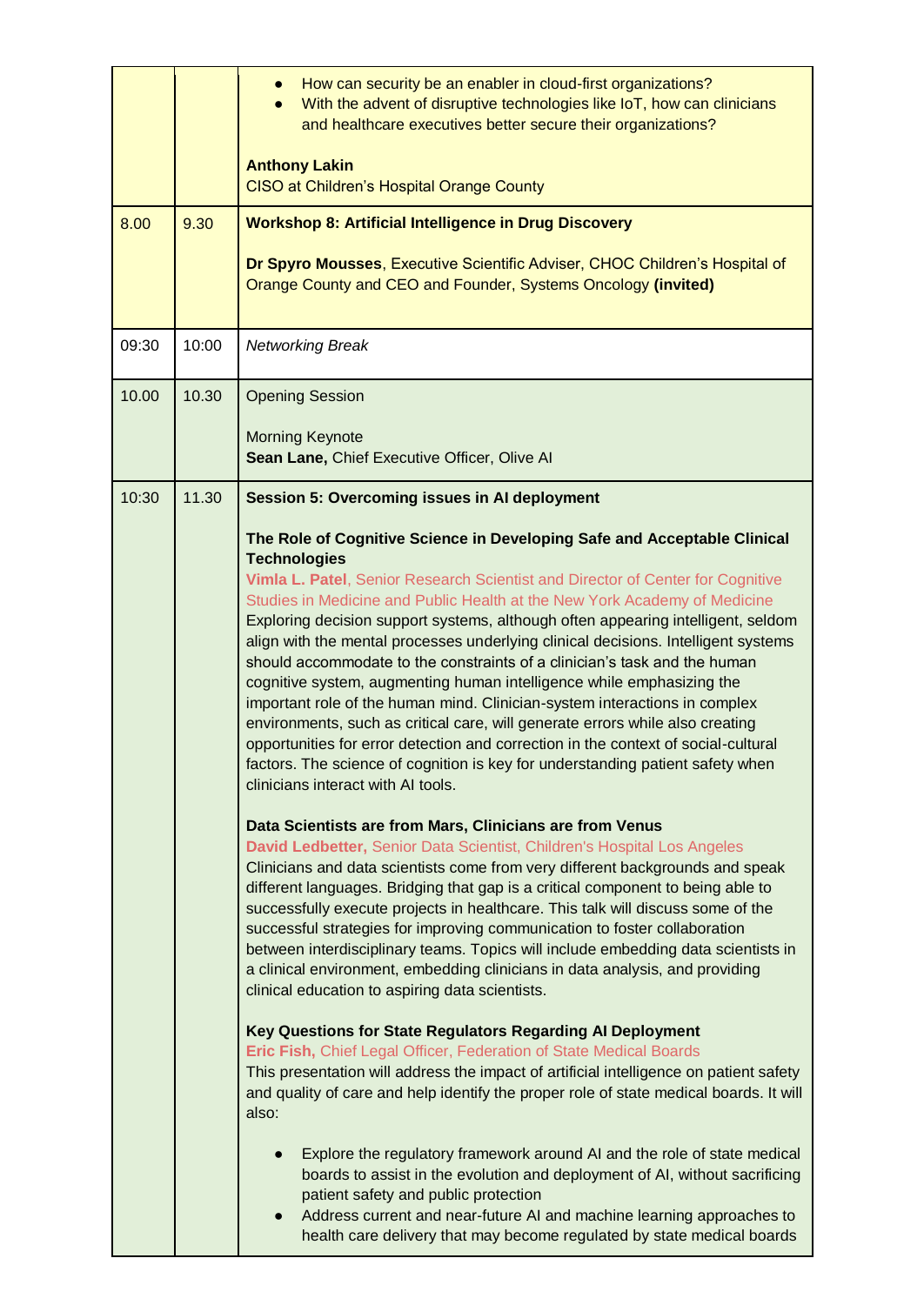|       |       | Identify what standards could be developed to address concerns about<br>the use of AI and machine learning in health care delivery, including<br>whether future physician competency standards should include<br>understanding of the use of AI in a clinical setting<br>Explore how to deliver patient education resources that foster an<br>$\bullet$<br>understanding of the role and use of AI in the delivery of care<br>Discuss roadblocks limiting the full potential of AI in health care while<br>also identifying areas of future cooperation between industry and the<br>regulatory community<br><b>TBC</b><br>Gretchen Purcell Jackson, Vice President and Chief Science Officer, IBM<br>Watson Health (invited) |
|-------|-------|------------------------------------------------------------------------------------------------------------------------------------------------------------------------------------------------------------------------------------------------------------------------------------------------------------------------------------------------------------------------------------------------------------------------------------------------------------------------------------------------------------------------------------------------------------------------------------------------------------------------------------------------------------------------------------------------------------------------------|
| 11.30 | 12.00 | <b>Session 6: Clinicians and AI in Medicine II</b>                                                                                                                                                                                                                                                                                                                                                                                                                                                                                                                                                                                                                                                                           |
|       |       | <b>Moderator: Aziz Nazha, Director, Center of Clinical Artificial Intelligence,</b><br><b>Cleveland Clinic</b>                                                                                                                                                                                                                                                                                                                                                                                                                                                                                                                                                                                                               |
|       |       | Digital disruption of medical education<br>Todd Ponsky, Professor of Surgery, Director of Clinical Growth and<br>Transformation at Cincinnati Children's Hospital<br>The good news is that new medical knowledge is growing exponentially. The bad<br>news is that new medical knowledge is growing exponentially! It is becoming<br>increasingly difficult to keep up with doubling medical knowledge. How will we<br>stay current in the future? Textbooks, medical society meetings, and journals are<br>becoming less effective. With the help of machine learning algorithms,<br>crowdsourcing and cutting edge digital platforms, the way we stay current will<br>change.                                              |
|       |       | <b>Using AI in Medical Education and Training</b><br>Jon Detterich, Pediatric Cardiologist, Children's Hospital Los Angeles and<br>Assistant Professor of Pediatrics at the University of Southern California<br>Jennifer Miller, Pediatric Cardiology, Children's Hospital Los Angeles and Digital<br>Health Fellow, USC Center for Body                                                                                                                                                                                                                                                                                                                                                                                    |
| 12.00 | 13:00 | Lunch                                                                                                                                                                                                                                                                                                                                                                                                                                                                                                                                                                                                                                                                                                                        |
| 12:15 | 13:00 | Invitation only roundtables x 3                                                                                                                                                                                                                                                                                                                                                                                                                                                                                                                                                                                                                                                                                              |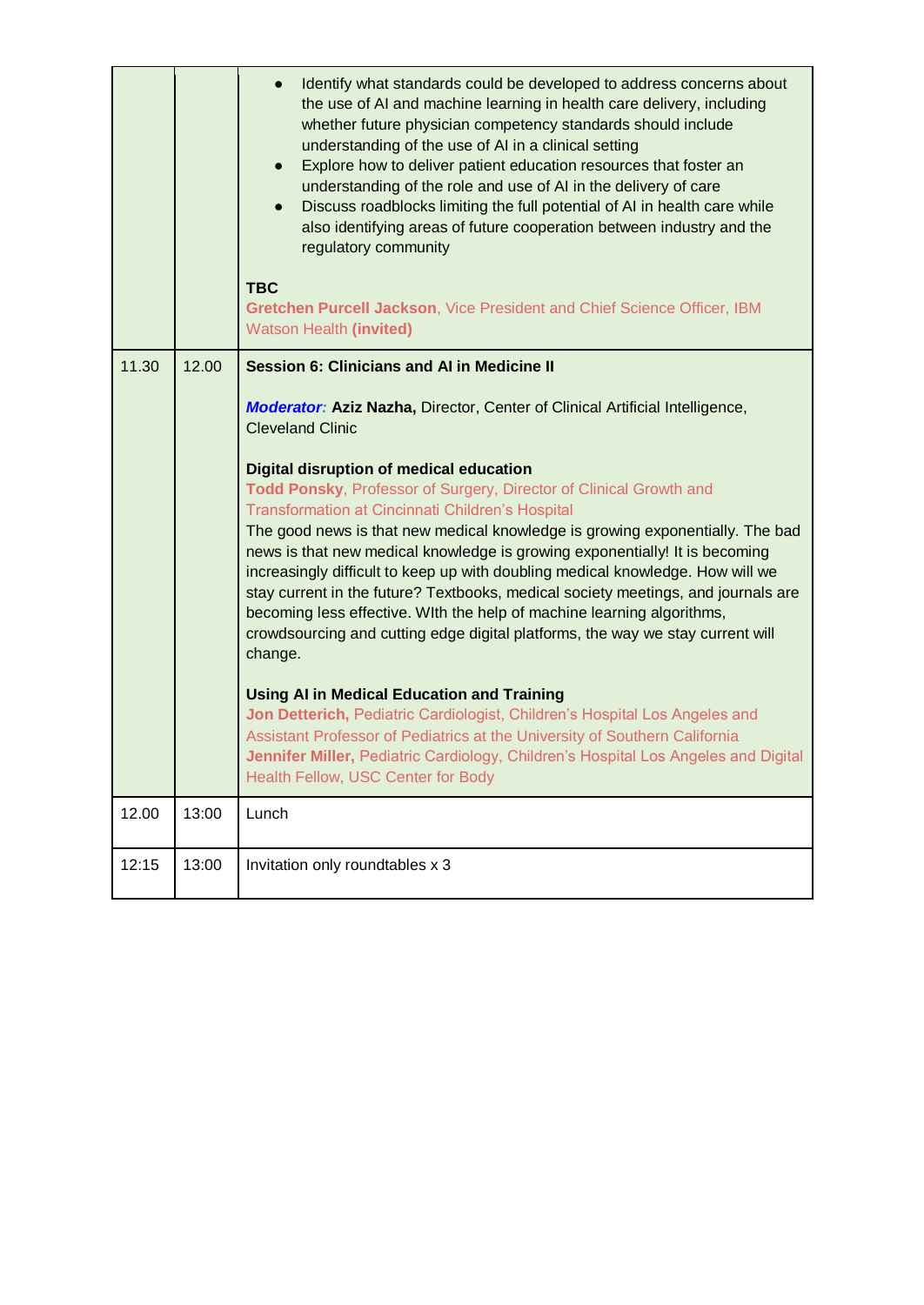| 13:00 | 14:00 | Session 7: Making it Real - Al Applications in Medicine                                                                                                                                                                                                                                                                                                                                                                                                                                                                                                                                                                                                                                                                                                              |
|-------|-------|----------------------------------------------------------------------------------------------------------------------------------------------------------------------------------------------------------------------------------------------------------------------------------------------------------------------------------------------------------------------------------------------------------------------------------------------------------------------------------------------------------------------------------------------------------------------------------------------------------------------------------------------------------------------------------------------------------------------------------------------------------------------|
|       |       | Moderator: Frances A. Ayalasomayajula, Global Healthcare, Population Health<br>Information Technology and Innovations Lead, HP                                                                                                                                                                                                                                                                                                                                                                                                                                                                                                                                                                                                                                       |
|       |       | Making it Real: Don't be afraid of leaving the forest<br>Arta Bakshandeh, Chief Medical Information Officer, Alignment Healthcare<br>In healthcare data science, the random forest classification algorithm is quick,<br>reliable and often considered state-of-the-art AI. In this session, Dr. Arta<br>Bakshandeh, chief medical information officer at Alignment Healthcare, will<br>discuss how the Medicare Advantage services company's data science team<br>moved away from the random forest classifier and created multiple machine<br>learning models to predict hospital admission risk. He will talk about the hits and<br>misses on the road to implementation, the importance of C-suite buy-in and the<br>evolution of Alignment's health plan model. |
|       |       | Artificial Intelligence in Healthcare, The Cleveland Clinic Way<br>Aziz Nazha, Director, Center of Clinical Artificial Intelligence, Cleveland Clinic<br>Dr Nazha will discuss current state of the art machine learning and deep learning<br>model applications in healthcare. He will also discuss Cleveland Clinic Center for<br>Clinical Artificial Intelligence initiatives and current ongoing projects.                                                                                                                                                                                                                                                                                                                                                       |
|       |       | Perceptions and attitudes towards the adoption of AI enabled clinical<br>solutions                                                                                                                                                                                                                                                                                                                                                                                                                                                                                                                                                                                                                                                                                   |
|       |       | Frances A. Ayalasomayajula, Global Healthcare, Population Health Information<br>Technology and Innovations Lead, HP                                                                                                                                                                                                                                                                                                                                                                                                                                                                                                                                                                                                                                                  |
|       |       | Fran will present findings from a recent study regarding physicians and patients'<br>perceptions and attitudes on the adoption of AI enabled clinical solutions.<br>Additional data will include their opinions on the most pertinent matters to<br>address in regard to AI adoption. In closing, inferences drawn from those findings<br>will be shared.                                                                                                                                                                                                                                                                                                                                                                                                            |
|       |       | Getting started with AI in a healthcare organization<br>Amy Cate Huveldt, Vice President of Performance Excellence for Baptist Health<br>Amy will describe how Baptist Health began assessing opportunities to apply<br>artificial intelligence across their organization. After an initial assessment, the<br>next step was to initiate what could be daunting conversations for clinicians, staff<br>and leaders. She will describe their experience gathering cross-functional groups<br>together to discuss opportunities, de-mystify misconceptions and alleviate<br>concerns. In closing, Amy will outline their vision and strategy for the future to<br>keep conversations and innovation alive.                                                             |
|       |       | Implementing an AI tool to reduce readmission rates<br>Santiago Romero-Brufau, Assistant Professor of Medicine and Healthcare<br><b>Systems Engineering at Mayo Clinic</b><br>Dr. Romero-Brufau will describe findings and learnings from a recent study at<br>Mayo Clinic where a machine-learning clinical decision support tool was<br>implemented to reduce readmission rates in one of Mayo's hospitals. The project<br>used social determinants of health and clinical data to identify patients at risk of<br>readmission, and then provided recommendations to the clinical team about how<br>to reduce that risk using different interventions generally focused on care<br>transitions.                                                                    |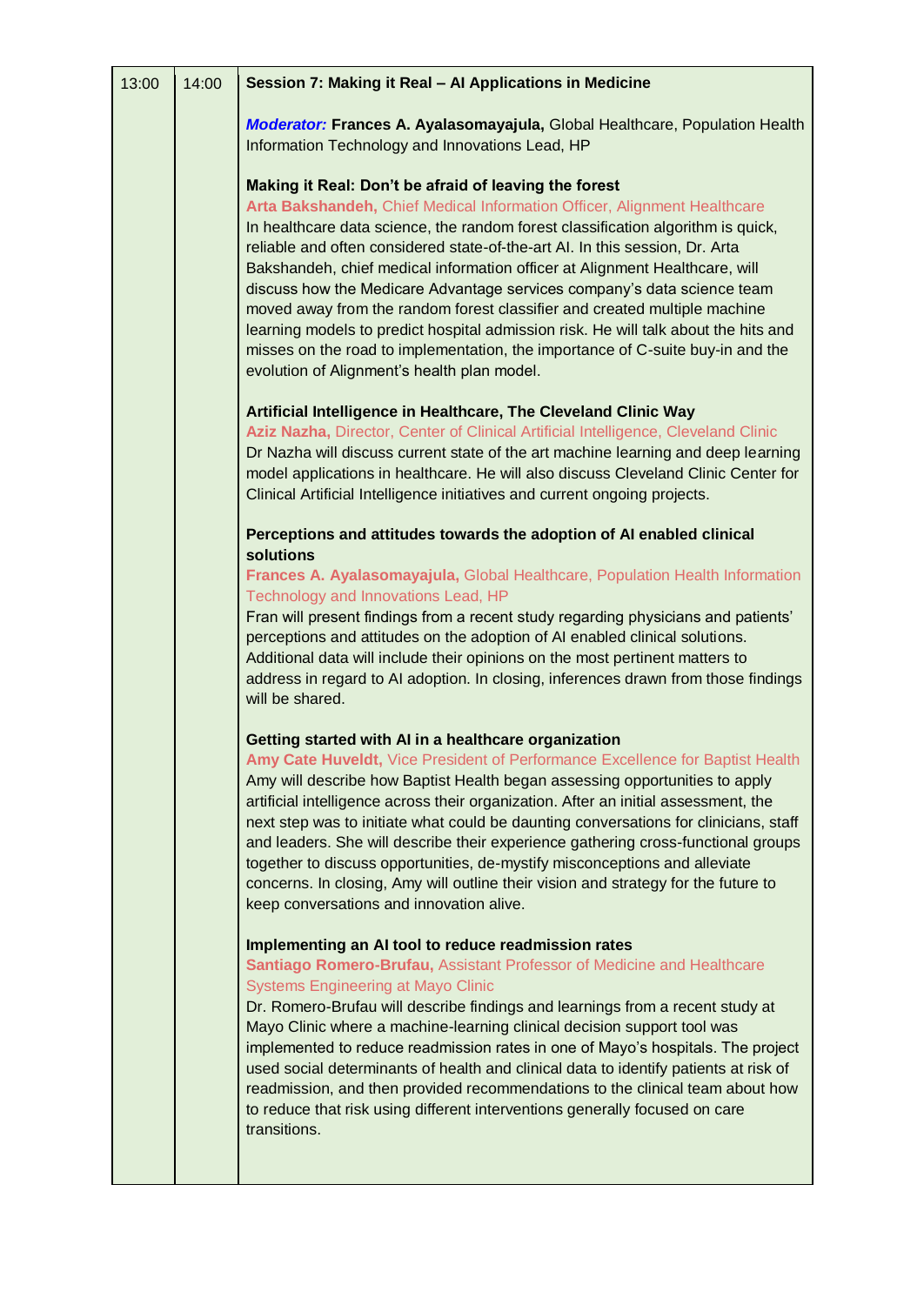| 14:00 | 15:00 | <b>Session 8: Subspecialty Highlights II</b>                                                                                                                                                                                                                                                                                                                                                                                                                                                                                                                                                                                                                                                                                                                                                                                                                                                                                                                                                                                                                                                                                                                                       |
|-------|-------|------------------------------------------------------------------------------------------------------------------------------------------------------------------------------------------------------------------------------------------------------------------------------------------------------------------------------------------------------------------------------------------------------------------------------------------------------------------------------------------------------------------------------------------------------------------------------------------------------------------------------------------------------------------------------------------------------------------------------------------------------------------------------------------------------------------------------------------------------------------------------------------------------------------------------------------------------------------------------------------------------------------------------------------------------------------------------------------------------------------------------------------------------------------------------------|
|       |       | <b>Moderator: Todd Ponsky, Professor of Surgery, Director of Clinical Growth and</b><br>Transformation at Cincinnati Children's Hospital                                                                                                                                                                                                                                                                                                                                                                                                                                                                                                                                                                                                                                                                                                                                                                                                                                                                                                                                                                                                                                           |
|       |       | Critical care informatics: Crowdsourcing knowledge discovery through<br>collaborative ecosystems and open data                                                                                                                                                                                                                                                                                                                                                                                                                                                                                                                                                                                                                                                                                                                                                                                                                                                                                                                                                                                                                                                                     |
|       |       | Kenneth E. Paik, Research Scientist, MIT Critical Data<br>Data generated by patients should be used for the benefit patients<br>Hoards of health data is being wasted, insufficiently used and<br>$\bullet$<br>uncharacterized                                                                                                                                                                                                                                                                                                                                                                                                                                                                                                                                                                                                                                                                                                                                                                                                                                                                                                                                                     |
|       |       | Opening access to global researchers unleashes the potential medical<br>$\bullet$<br>knowledge embedded in data<br>Collaborative ecosystems drive innovation, yielding multiplicative impact<br>$\bullet$                                                                                                                                                                                                                                                                                                                                                                                                                                                                                                                                                                                                                                                                                                                                                                                                                                                                                                                                                                          |
|       |       | Big data in the Cardiac ICU; What a CNN can do for you?                                                                                                                                                                                                                                                                                                                                                                                                                                                                                                                                                                                                                                                                                                                                                                                                                                                                                                                                                                                                                                                                                                                            |
|       |       | Dr Kevin Maher, Professor of Pediatrics, Emory University School of Medicine.<br>Director, Cardiac Intensive Care, Children's Healthcare of Atlanta. Medical<br>Director, Pediatric Technology Center, Georgia Institute of Technology.<br>The use of big data and AI in the management of critically ill patients holds great<br>promise in recognizing subtle changes in patient status and may ultimately help<br>to improve the outcomes of critically ill patients. Convolutional neural networks<br>are used to "visualize" data and help to identify patterns. We discuss our<br>experiences with CNN in a cohort of critically ill infants, aiming to recognize<br>different levels of critical illness based on waveform patterns.                                                                                                                                                                                                                                                                                                                                                                                                                                        |
|       |       | <b>Al in Cancer Care</b><br>Dr Stephen Wong, Chief Research Information Officer, Houston Methodist<br>Hospital; Associate Director, Houston Methodist Cancer Center; Director, T.T. &<br>W.F. Chao Center for BRAIN, Houston Methodist Research Institute; John S<br>Dunn Presidential Distinguished Chair, Houston Methodist; Professor, Weill<br><b>Cornell Medicine</b><br>This talk discusses how AI can play a role to provide precise medical decision in<br>cancer and continual care of cancer patients and survivors. Prevalent AI efforts<br>mostly focus on data generated from single modality, notably in imaging or omics<br>data. However, complex diseases like cancer would require convergence of all<br>relevant information of patients generated by various modalities. In this era of big<br>data and electronic medical record, such a convergent paradigm is achievable<br>and should be adopted. This talk will present example projects at Houston<br>Methodist to showcase the power of convergent AI in reducing wasteful<br>procedures and costs in breast cancer as well as AI-driven digital therapeutics for<br>cancer care beyond hospital walls. |
|       |       | <b>Image Guided Surgery: Current and Future State</b><br>Sarvam P. TerKonda, Plastic Surgeon, Division of Plastic and Reconstructive<br>Surgery; Co-Director, Mayo Clinic Cosmetic Center and Medical Director, Center<br>for Connected Care<br>Advances in image guided surgery (IGS) will transform the technical landscape of<br>how surgeons will execute the most complex of procedures. Detailed images<br>and 3D models, currently aid in the pre-operative planning, intraoperative<br>execution and post-operative care of the surgical patient. The integration of<br>robotics, artificial intelligence and advanced imaging will result in shortened<br>operative times, enhancing recoveries and improving outcomes. This<br>presentation will review:<br>The current state of image guided surgery and examples of clinical<br>applications<br>The challenges of integrating advanced imaging with robotic surgery<br>$\bullet$<br>including image acquisition, processing and 3D visualization                                                                                                                                                                       |

● The future and emerging applications of image guided surgery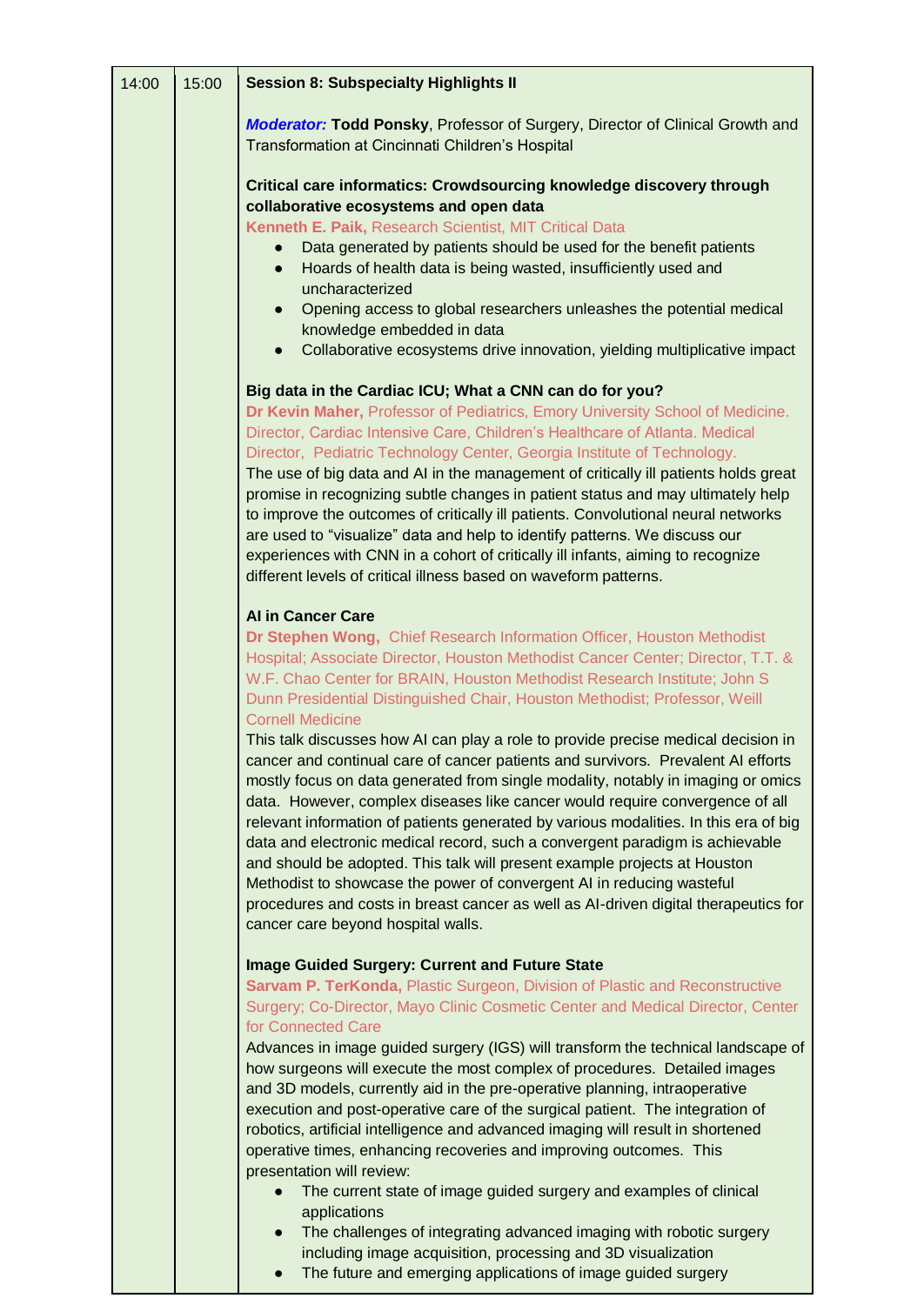| 15:00 | 15:30 | Networking break                                                                                                                                                                                                                                                                                                                                                                                                                                                                                                                                                                                                                                                     |
|-------|-------|----------------------------------------------------------------------------------------------------------------------------------------------------------------------------------------------------------------------------------------------------------------------------------------------------------------------------------------------------------------------------------------------------------------------------------------------------------------------------------------------------------------------------------------------------------------------------------------------------------------------------------------------------------------------|
| 15:30 | 16:30 | <b>Shark Tank Competition</b><br>5 x 5 min pitches and 5 mins questions<br>Winners announced at Gala Dinner<br>Judges:<br>Nicole Washington, Director of Innovation and Growth, OCTANe OC,<br>USA (co-moderator)<br>Steve Ardire, AI startup Advisor (co-moderator)<br>Omkar Kulkarni, Chief Innovation Officer, Children's Hospital Los<br>Angeles<br>Edmond Banayan, Chairman, Los Angeles Venture Association (LAVA)<br>Healthcare. Founder & CEO, Chronaly Inc.<br>David Friedman. Managing Director, C-Level Partners & VP, Tech Coast<br>Angels<br>Kathryne Cooper, Co-Director, The West Coast Consortium for<br>Technology & Innovation in Pediatrics (CTIP) |
| 16.30 | 17.00 | <b>Sunset Break</b>                                                                                                                                                                                                                                                                                                                                                                                                                                                                                                                                                                                                                                                  |
| 17:00 | 17:45 | <b>OPEN FORUM</b><br>All speakers from workshops and plenary join on stage to engage with the<br>audience in an open debate - led by Dr Chang                                                                                                                                                                                                                                                                                                                                                                                                                                                                                                                        |
| 19:00 | 22:00 | <b>AIMed Gala Dinner</b>                                                                                                                                                                                                                                                                                                                                                                                                                                                                                                                                                                                                                                             |

| DAY 4 - Saturday 15 December 2018 |       |                                                                                                                                                                                                                                                                                                                                                                                                                                                                                                                                                                                                                                                                                                                                                                                                                                                                                                                                                                                                                                                                                                                                                                                                                                                      |  |  |  |
|-----------------------------------|-------|------------------------------------------------------------------------------------------------------------------------------------------------------------------------------------------------------------------------------------------------------------------------------------------------------------------------------------------------------------------------------------------------------------------------------------------------------------------------------------------------------------------------------------------------------------------------------------------------------------------------------------------------------------------------------------------------------------------------------------------------------------------------------------------------------------------------------------------------------------------------------------------------------------------------------------------------------------------------------------------------------------------------------------------------------------------------------------------------------------------------------------------------------------------------------------------------------------------------------------------------------|--|--|--|
| 07.00                             | 8.45  | <b>MIG Meeting</b>                                                                                                                                                                                                                                                                                                                                                                                                                                                                                                                                                                                                                                                                                                                                                                                                                                                                                                                                                                                                                                                                                                                                                                                                                                   |  |  |  |
| 8:00                              | 9:00  | <b>Breakfast</b>                                                                                                                                                                                                                                                                                                                                                                                                                                                                                                                                                                                                                                                                                                                                                                                                                                                                                                                                                                                                                                                                                                                                                                                                                                     |  |  |  |
| 9.00                              | 10.00 | <b>Opening Session</b><br>Joined by: Karishma Muthukumar<br><b>TBC</b><br>Dr. Tony Young, National Clinical Lead for Innovation, National Health Service<br><b>England (invited)</b><br><b>Keynote Session</b><br><b>Looking Ahead with Both Caution and Eager Anticipation</b><br><b>Edward H. Shortliffe, MD, PhD</b><br>Early predictions of AIMed's capabilities and rapid impact were stymied by a<br>variety of technical and logistical challenges. Accordingly, it is prudent to<br>exercise caution in assessing the speed at which further progress will be made,<br>despite today's enthusiastic predictions in the press and significant investments<br>by industry and health systems. The inherent complexity of medicine and of<br>clinical care necessitates that we address issues of usability, workflow,<br>transparency, safety, and the pursuit of persuasive results from formal clinical<br>trials. These requirements contribute to an ongoing investigative agenda that<br>means AIMed research will continue to be crucial. Research organizations must<br>accordingly interact effectively with industry to help advance new opportunities<br>and capabilities as the community increasingly embraces these technologies. |  |  |  |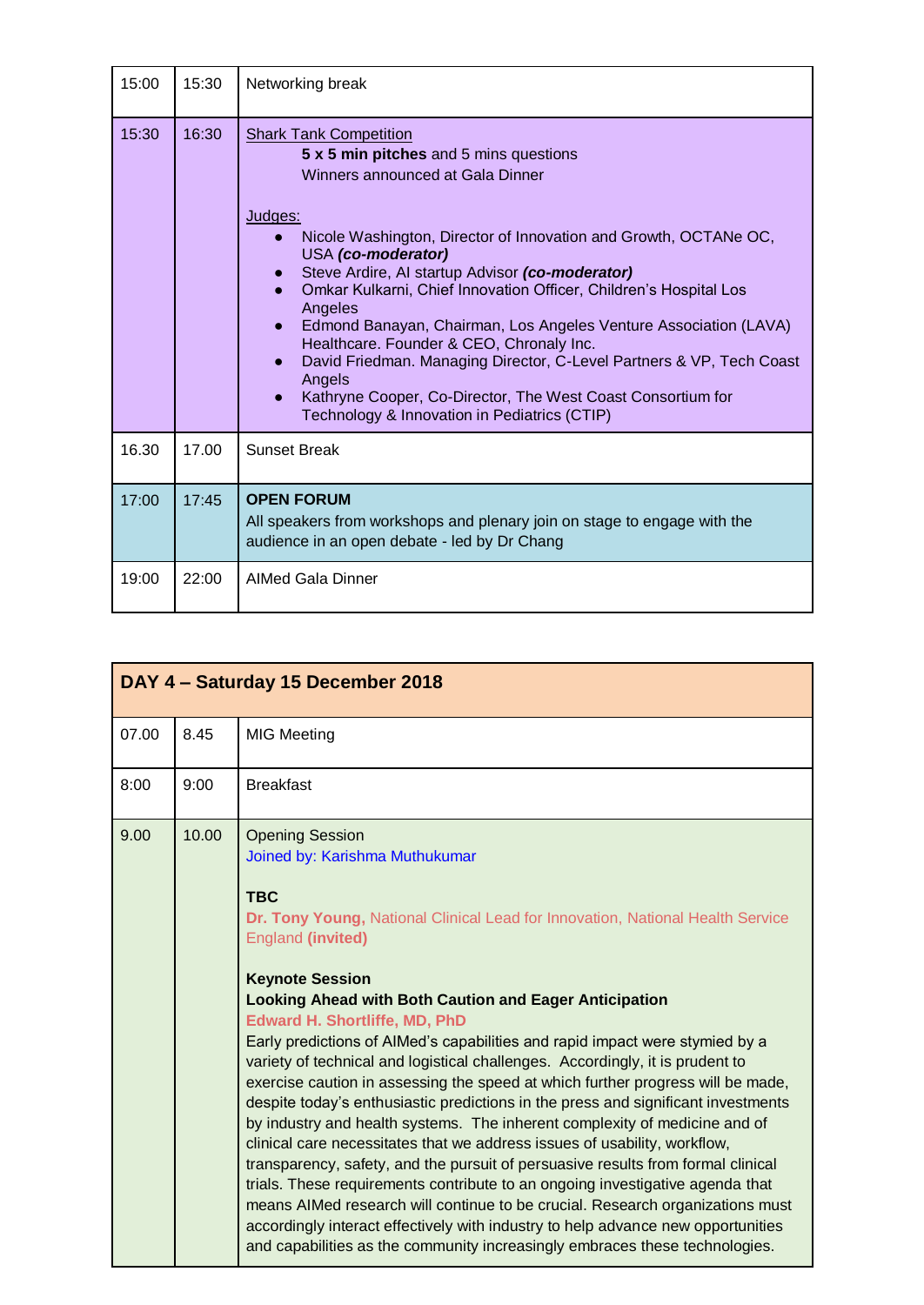| 10.00 | 11.00 | Session 9: Public Health Perspectives - Opportunities and Applications of<br>AI around the world                                                                                                                                                                                                                                                                                                                                                                                                                                                                                         |
|-------|-------|------------------------------------------------------------------------------------------------------------------------------------------------------------------------------------------------------------------------------------------------------------------------------------------------------------------------------------------------------------------------------------------------------------------------------------------------------------------------------------------------------------------------------------------------------------------------------------------|
|       |       | <b>Application of AI in Lower Middle Income Countries</b><br>Dr. Devyani Chowdhury, Director of Cardiology Care for Children<br>Dr. Zahra Hoodbhoy, Assistant Professor of Medicine at Aga Khan University,<br>Karachi                                                                                                                                                                                                                                                                                                                                                                   |
|       |       | With reference to examples from Karachi, Pakistan this presentation focuses on<br>the enhancement of task ability of the peripheral community health worker with<br>respect to a) Fetal doppler to predict adverse perinatal outcomes, and b) Pulse<br>oximetry to detect newborn wellness. It also looks at the development of clinical<br>care algorithms using AI in LMI with respect to a) Detection of Congenital Heart<br>disease on echocardiography and b) Predictive of T2* in transfusion dependent<br>patients with Thalassemia Major.                                        |
|       |       | <b>Applications of AI in Population Health</b>                                                                                                                                                                                                                                                                                                                                                                                                                                                                                                                                           |
|       |       | William Feaster, Vice President, Chief Health Information Officer, Children's<br><b>Hospital Orange County</b>                                                                                                                                                                                                                                                                                                                                                                                                                                                                           |
|       |       | In medicine, we are very good at applying a limited set of data from our<br>Electronic Medical Record to the care of the individual patient before us.<br>Broadening the scope of our care to an entire population of patients requires a<br>whole new set of data analytics aimed at identifying key characteristics and gaps<br>in care. Coupling the data from a population with tools to better manage<br>preventive care, as well as diseases in that population, can yield tremendous<br>improvements in health and large reductions in expenditures.                              |
|       |       | <b>Creating a Mental Health Ecosystem</b><br>Richard Afable, President and Chair of the Board, MindOC<br>Mental Health is challenging every community in the United States. One in four<br>people are affected and few resources or solutions exist. Orange County has<br>embarked on a public-private partnership (BeWell Orange County) in order to<br>create a mental health ecosystem that will transform how, when and where<br>mental health care is delivered and received. This work has the potential to<br>revolutionize the mental health of every community in this country. |
|       |       | <b>TBC</b><br>Shaista Malik, Director of the Susan Samueli Center for Integrative Medicine<br>(invited)                                                                                                                                                                                                                                                                                                                                                                                                                                                                                  |